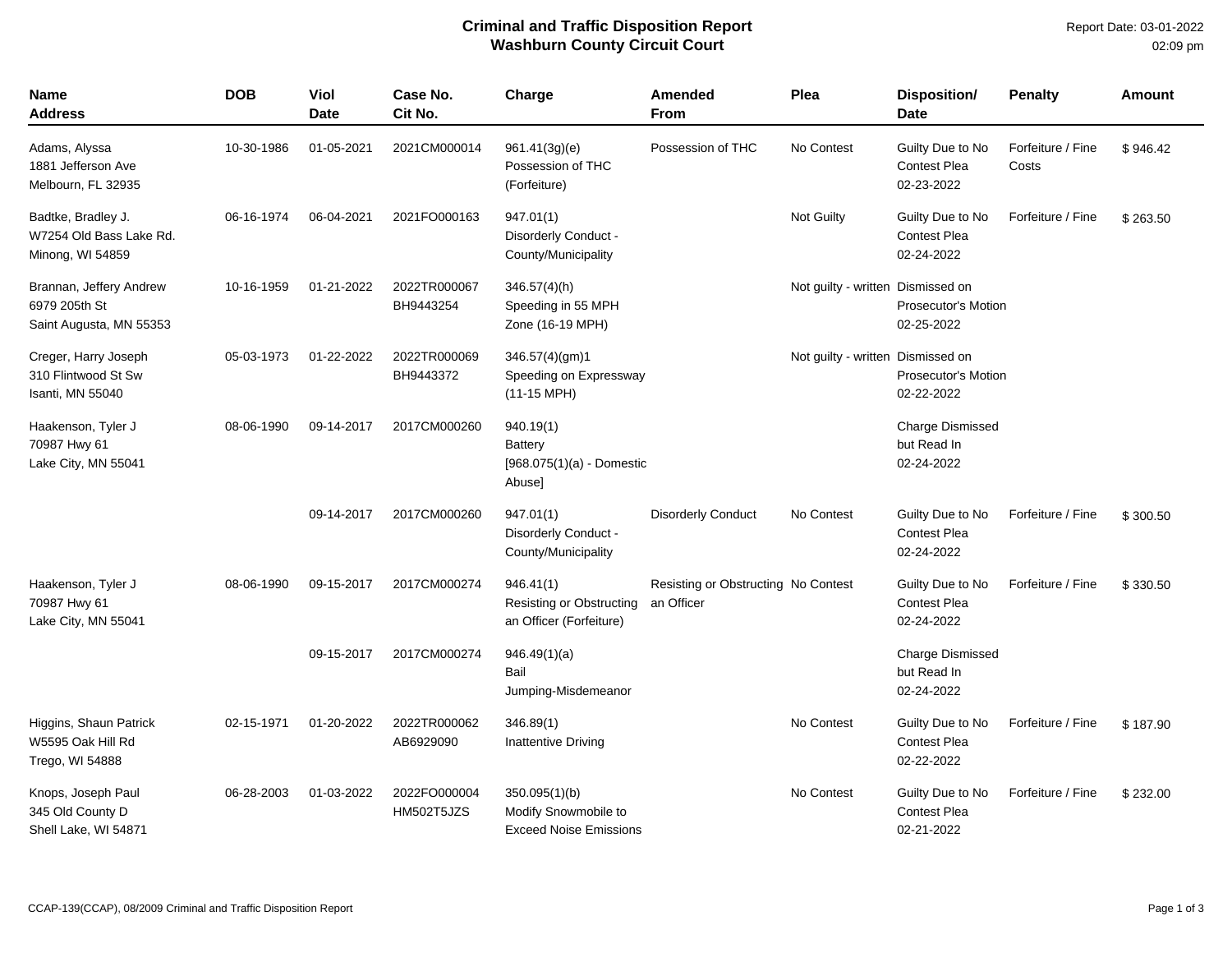## **Criminal and Traffic Disposition Report Washburn County Circuit Court**

| Name<br><b>Address</b>                                                                      | <b>DOB</b> | Viol<br><b>Date</b> | Case No.<br>Cit No.        | Charge                                                                          | <b>Amended</b><br><b>From</b> | Plea                              | <b>Disposition/</b><br><b>Date</b>                                                | <b>Penalty</b>    | Amount   |
|---------------------------------------------------------------------------------------------|------------|---------------------|----------------------------|---------------------------------------------------------------------------------|-------------------------------|-----------------------------------|-----------------------------------------------------------------------------------|-------------------|----------|
| Mc Elfresh, Noel R<br>454 Meadow Ln<br>Somerset, WI 54025                                   | 03-03-1980 | 01-08-2022          | 2022FO000009<br>HM502T5JZT | 350.095(1)(b)<br>Modify Snowmobile to<br><b>Exceed Noise Emissions</b>          |                               | No Contest                        | Guilty Due to No<br><b>Contest Plea</b><br>02-21-2022                             | Forfeiture / Fine | \$232.00 |
| Michalski, Christopher James<br>4970 Lester River Rd<br>Duluth, MN 55804                    | 12-19-2000 | 01-15-2022          | 2022TR000050<br>BH9443162  | $346.57(4)$ (h)<br>Speeding in 55 MPH<br>Zone (16-19 MPH)                       |                               | Not guilty - written Dismissed on | Prosecutor's Motion<br>02-24-2022                                                 |                   |          |
| Mirelez, Michael<br>601 N Cameron Ave Apt 6<br>Casa Grande, AZ 85122                        | 10-13-1992 | 12-25-2021          | 2022TR000016<br>AB6905732  | 346.57(4)(h)<br>Speeding in 55 MPH<br>Zone (45+ MPH)                            |                               | No Contest                        | Guilty Due to No<br><b>Contest Plea</b><br>02-21-2022                             | Forfeiture / Fine | \$515.50 |
| Mirelez, Michael<br>601 N Cameron Ave Apt 6<br>Casa Grande, AZ 85122                        | 10-13-1992 | 12-25-2021          | 2022TR000015<br>AB6905743  | 346.05(1)<br>Operating Left of Center                                           |                               | No Contest                        | Guilty Due to No<br><b>Contest Plea</b><br>02-21-2022                             | Forfeiture / Fine | \$213.10 |
| Olson, Larry D<br>31685 Staples Lake Rd<br>Danbury, WI 54830                                | 02-24-1953 | 12-01-2021          | 2021TR000978<br>BF0295945  | $346.57(4)$ (h)<br>Speeding in 55 MPH<br>Zone (11-15 MPH)                       |                               | Not guilty - written Dismissed on | <b>Prosecutor's Motion</b><br>02-22-2022                                          |                   |          |
| Pederson, Kyle James<br>2120 Giselle St<br>Mission, TX 78574                                | 07-15-1994 | 01-01-2022          | 2022TR000017<br>AB6918726  | 346.57(4)(gm)1<br>Speeding on Expressway<br>(25-29 MPH)                         |                               | No Contest                        | Guilty Due to No<br><b>Contest Plea</b><br>02-22-2022                             | Forfeiture / Fine | \$301.30 |
| Rutske, Aaron Ryan<br>N <sub>141</sub> Sabin Ave<br>Spring Valley, WI 54767                 | 06-02-1983 | 01-08-2022          | 2022TR000040<br>BE7745662  | 346.57(4)(gm)1<br>Speeding on Expressway<br>$(11-15 \text{ MPH})$               |                               | No Contest                        | Guilty Due to No<br><b>Contest Plea</b><br>02-21-2022                             | Forfeiture / Fine | \$200.50 |
| S And S Trucking Of Cornell Wi<br>Llp<br>3061 Airport Industrial Prk E<br>Cornell, WI 54732 |            | 11-30-2021          | 2021TR000971<br>BF0295934  | 348.27(9m)(a)4<br><b>Raw Forest Product</b><br>(6-Axle) Overweight<br>Violation |                               |                                   | Not guilty - written Guilty Due to Guilty Forfeiture / Fine<br>Plea<br>02-22-2022 |                   | \$334.50 |
| Stroede, Lucia Joan<br>W7004 County Highway E<br>Spooner, WI 54801                          | 12-10-1996 | 01-20-2022          | 2022TR000063<br>AB6929086  | $346.57(4)$ (h)<br>Speeding in 55 MPH<br>Zone (16-19 MPH)                       |                               | No Contest                        | Guilty Due to No<br><b>Contest Plea</b><br>02-21-2022                             | Forfeiture / Fine | \$200.50 |
| Strouse, Craig B<br>588 Queenswood Ln<br>Wheaton, IL 60189                                  | 11-25-1957 | 11-22-2021          | 2022FO000027<br>D650580QJ2 | NR10.07(2)(a)<br>Place, Use, Hunt Wild<br>Animals with Bait (<5<br>Gallons)     |                               | No Contest                        | Guilty Due to No<br><b>Contest Plea</b><br>02-21-2022                             | Forfeiture / Fine | \$343.50 |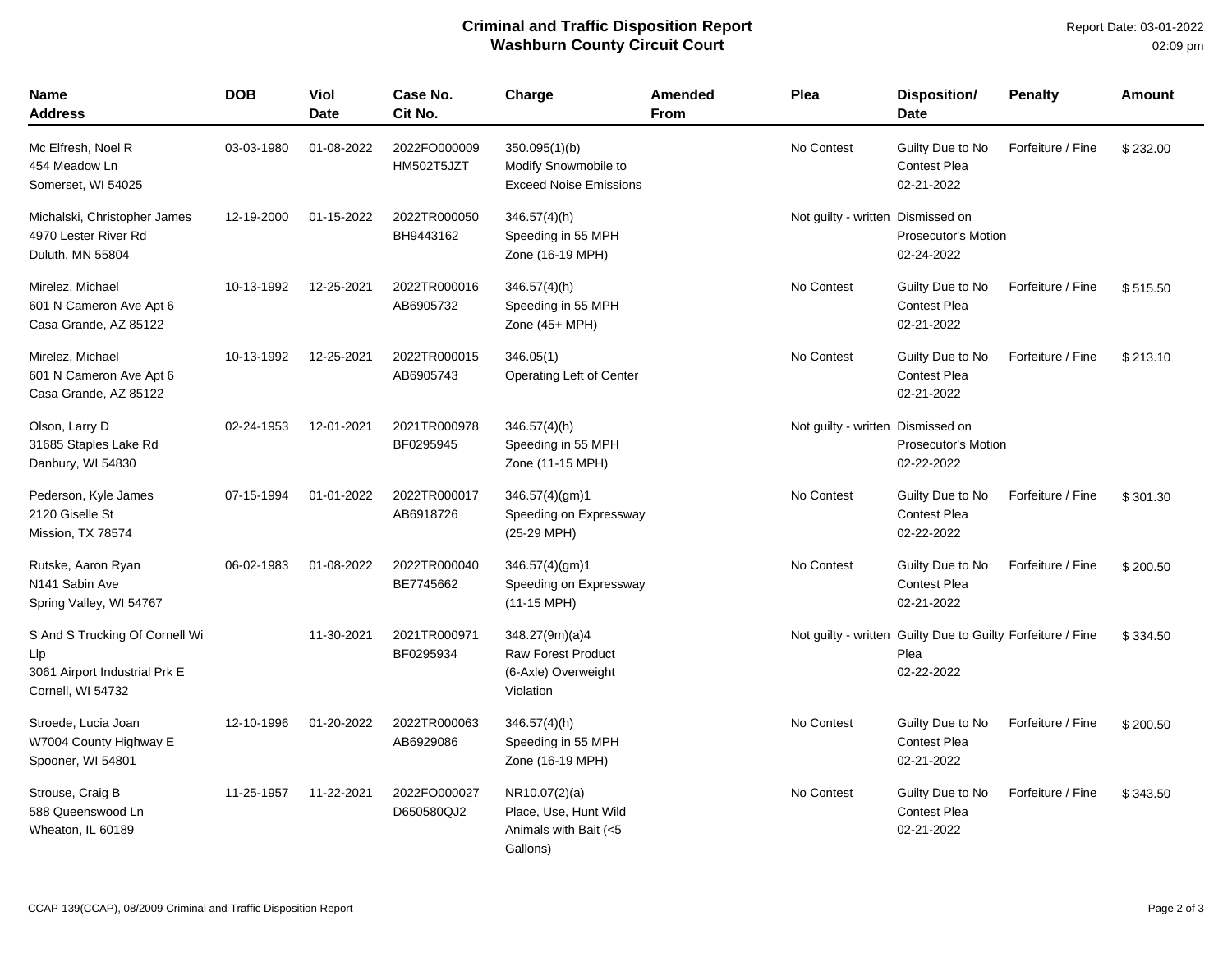## **Criminal and Traffic Disposition Report Washburn County Circuit Court**

Report Date: 03-01-2022 02:09 pm

| <b>Name</b><br><b>Address</b>                                      | <b>DOB</b> | Viol<br><b>Date</b> | Case No.<br>Cit No.        | Charge                                                    | <b>Amended</b><br><b>From</b> | Plea                                   | Disposition/<br><b>Date</b>                                               | Penalty           | <b>Amount</b> |
|--------------------------------------------------------------------|------------|---------------------|----------------------------|-----------------------------------------------------------|-------------------------------|----------------------------------------|---------------------------------------------------------------------------|-------------------|---------------|
| Swonger, Cuyler Leroy<br>W1015 Deer Lane Rd<br>Hayward, WI 54843   | 01-26-1998 | 01-11-2022          | 2022TR000042<br>BE7745684  | 346.89(1)<br>Inattentive Driving                          |                               | No Contest                             | Guilty Due to No<br><b>Contest Plea</b><br>02-22-2022                     | Forfeiture / Fine | \$187.90      |
| Yoder, Zebadiah G.<br>N3444 Hwy 63<br>Shell Lake, WI 54871         | 03-23-2000 | 03-08-2021          | 2021CF000044               | 943.10(1m)(a)<br>Burglary-Building or<br><b>Dwelling</b>  |                               | Guilty/Not<br>guilty-mental<br>dis/def | Guilty but Not<br>Guilty Due to<br>Mental<br>Disease/Defect<br>02-25-2022 |                   |               |
|                                                                    |            | 03-08-2021          | 2021CF000044               | 943.14(2)<br>Criminal Trespass to<br><b>Dwelling</b>      |                               |                                        | <b>Charge Dismissed</b><br>but Read In<br>02-25-2022                      |                   |               |
| Youderin, Kevin Shawn<br>4120 Trinity Rd<br>Duluth, MN 55811       | 08-05-1963 | 01-17-2022          | 2022TR000064<br>AB6929075  | $346.57(4)$ (h)<br>Speeding in 55 MPH<br>Zone (20-24 MPH) |                               | No Contest                             | Guilty Due to No<br><b>Contest Plea</b><br>02-22-2022                     | Forfeiture / Fine | \$225.70      |
| Zeien, Kristine Caryle<br>W4474 Friday St<br>Springbrook, WI 54875 | 11-25-1997 | 01-12-2022          | 2022FO000010<br>HM803KD6NC | 174.042(1)(a)<br>Dog Running at Large                     |                               | No Contest                             | Guilty Due to No<br><b>Contest Plea</b><br>02-21-2022                     | Forfeiture / Fine | \$302.40      |
| Zeien, Kristine Caryle<br>W4474 Friday St<br>Springbrook, WI 54875 | 11-25-1997 | 01-16-2022          | 2022FO000011<br>HM802JJ8W6 | 172.015<br>Allowing Livestock on<br>Highway               |                               | No Contest                             | Guilty Due to No<br><b>Contest Plea</b><br>02-21-2022                     | Forfeiture / Fine | \$402.40      |